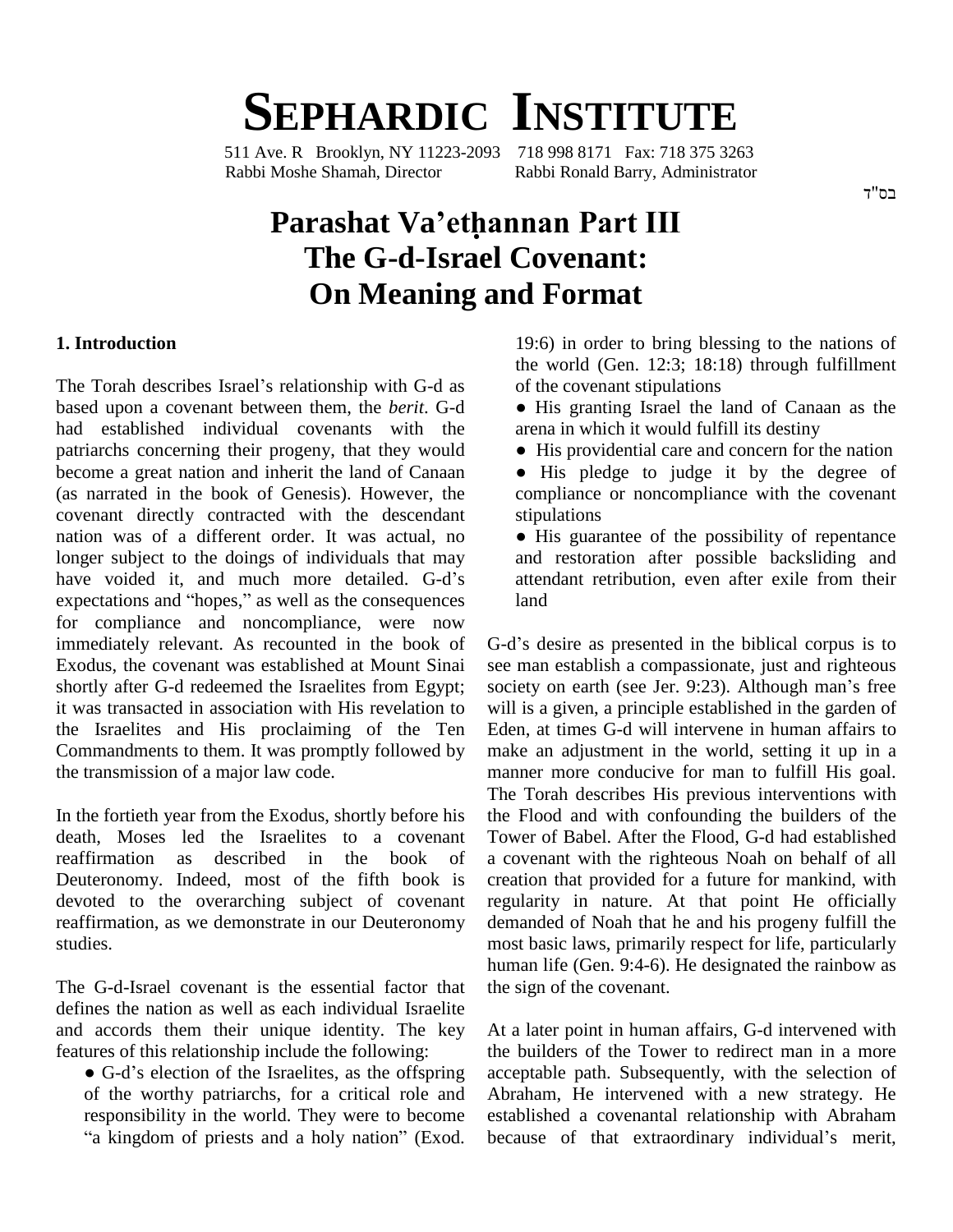especially his commitment to improve the world by promulgating the way of G-d. The expectation was that through Abraham and his descendants "all the from fulfilling G-d's will; the sign of the covenant in nations of the earth shall be blessed" (Gen.  $12:3$ ; 18:18). G-d would now work with a nation designated The S<br>for the task of helping uplift and improve humanity; of cor<br>He would nurture it through history. Abraham's merit compa for the task of helping uplift and improve humanity; is illustrated by his example of upright and compassionate behavior and his dedication to teach righteousness and justice (see Gen. 18:19).

After Abraham, G-d transmitted His covenantal commitment, with its vision for the future, to Isaac and then Jacob, concluding the period of the patriarchs. Eventually, their offspring, burgeoning into an incipient nation, were living in bondage and affliction in Egypt. At some point G-d recalled His covenant with the patriarchs, perhaps when the children had come to deeply appreciate the suffering of the oppressed and exploited. They were then ready to be receptive to the lawgiving, which would require them to forever be sensitive to the plight of the downtrodden, a primary purpose of the law. G-d redeemed the slaves and transformed the covenant with individuals into a national covenant, charging the Israelites with their responsibility.

Formalizing a relationship or agreement with a covenant was a matter of great significance throughout the ancient Near East. It was understood to include or was equivalent to a most solemn oath, requiring a full measure of diligence to fulfill all conditions. It invoked dreadful divine retribution upon the party that violated its commitment. In addition, a covenant in any matter of substance would forge a deep bond between all those who were included or chose to join the covenanted group. In the case of Israel, the covenant promoted a deeper sense of cohesiveness and mutual responsibility among the members of the national group than might otherwise have been the case. This increased the possibility for the nation to endure through the vicissitudes of life that would inevitably arise, threatening to erode its unity and identity. It provided great hope for renewal and national restoration when relevant.

The primary signs of G-d's covenant with Israel are circumcision of eight-day-old males and observance of the Sabbath. The former is an ongoing reminder of the responsibility to sanctify life beginning in the most

basic sphere of holiness. The drive for self-<br>gratification is the major force that tempts man away<br>from fulfilling G-d's will; the sign of the covenant in gratification is the major force that tempts man away circumcision is a call for the antidote, self-discipline. The Sabbath suffuses into the nation a large measure of commitment to social justice and sets the tone for compassion and equity in society on the foundation of dedication to the Creator. Together, these two statutes serve to maintain an elevated level of consciousness of the covenant and attendant responsibilities among the Israelites.

The literary structure of the Torah is replete with symbolic references to the covenant, detectable on the surface without manipulation of the text. It is so prevalent that the sensitive reader cannot lose sight of it, a matter we will expand upon in an excursus *On Number Symbolism in the Torah from the Work of Rabbi Solomon D. Sassoon*.

The narratives dealing with the G-d-Israel covenant and its details are elaborated through a major portion of the Torah. To more properly understand the meaning and placement of many passages and particulars in the Five Books it is helpful to be familiar with covenant format and protocol of the ancient Near East in times prior to and roughly contemporaneous with the lawgiving. Numerous nuances in the text become more comprehendible in the light of such knowledge.

#### **2. Antecedents**

Many examples of ancient Near Eastern covenants have been discovered during the past century. Among the more relevant cases are the Hittite treaties of the have been discovered during the past century. Among<br>the more relevant cases are the Hittite treaties of the<br>14<sup>th</sup>–13<sup>th</sup> centuries B.C.E., shortly before the time of Moses. The Hittite kingdom was then a major power in northern and central Syria and many small states of the region were Hittite vassals. The form and enactment procedures of their covenants differed according to whether equal partners were involved or a suzerain-vassal relationship was being transacted. It is the latter form that is relevant to us. Such covenants were not only made with subject nations but also when a king formalized his relationship with his nationals. A large part of such covenants was an expansion of a loyalty oath to the king, who obligated himself to protect and provide for his subjects. The neo-Assyrian treaties of the  $8<sup>th</sup> - 7<sup>th</sup>$  centuries B.C.E.,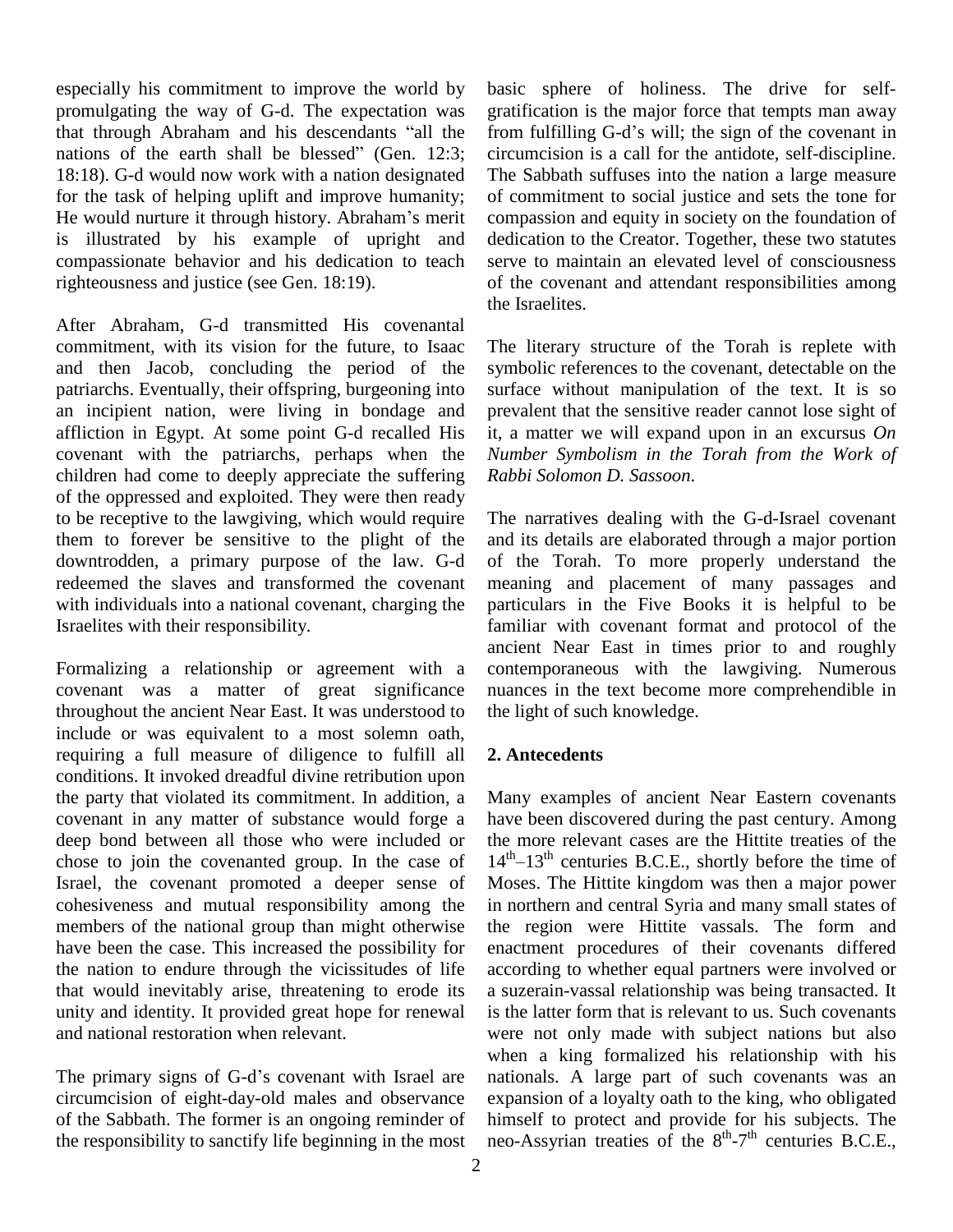though not identical, were essentially of similar format to the Hittite ones.

Harper's Bible Dictionary (1985, p. 190) succinctly summarizes the main elements of Hittite suzerainvassal treaties as follows:

Identification of the treaty-maker (i.e., the great king); a historical introduction (prior beneficial acts done by the great power on behalf of the smaller one); the stipulations (the primary demand is for loyalty); a list of divine witnesses; and blessings and curses. The treaty was recited, a ceremonial meal eaten, and the treaty deposited at the feet of the idol.

It should be added that it was usual to make a commitment to periodically recite the covenant, and, when circumstances significantly changed, such as upon the death of a king, to conduct a full-fledged the background of the classical treaty model – when renewal.

Some of these details are commonsense components of a treaty, but specific terminology and usage, sequence of components and overall format, as well as the reduction to writing of most of these elements in a single document, were a sure sign that standard covenant protocol was being followed. That being said, some variation was common.

### **3. In the Torah**

Two covenants between G-d and Israel are narrated in the Torah, the Sinai covenant contracted shortly after the Exodus and the covenant of the steppes of Moab, enacted near the end of the fortieth year from the Exodus. The latter was actually a renewal of the earlier transaction despite a significant amount of new Weinfeld states: "The religious use of this pattern was stipulations. The changed circumstances of the nation with the emergence of a new generation, the impending death of Moses and the upcoming entry into the promised land prompted a renewal. The description of the Sinai covenant is begun in the book of Exodus and concluded near the end of the book of Leviticus, while the steppes of Moab covenant extends through virtually the whole book of Deuteronomy. A significant portion of the Torah is directly subsumed into its covenant structure, as we shall soon see.

Although not identical in outward appearance, the two covenant descriptions are strikingly congruent in that both contain a full measure of covenant elements that are characteristic of the ancient Near Eastern suzerain vassal treaties.

As far as what is known today, not a single ancient covenant has been discovered reputed to be between a deity and a nation besides the case of the Torah. Israel's national covenant is unparalleled and revolutionary even in conception.

Why would the Torah utilize a model employed by other nations in a political context for so critical an item as the covenant between G-d and Israel? Nahum Sarna answers that since the substance of the Torah covenant was so innovative and unique in many ways, it was preferable to employ a known form of treaty to<br>make the new concepts more intelligible. Only against<br>the background of the classical treaty model – when make the new concepts more intelligible. Only against the people (at first, primarily the leaders and the educated class) would have a clear idea of what was being accomplished  $\overline{\phantom{a}}$  could the "originality and independence," the "wholly new creation" of the Torah covenant and its contents be adequately appreciated (*Exploring Exodus* p.136).

In addition, employing the standard model would facilitate the other nations' understanding of what was transpiring in Israel. It should be added that the Torah often utilizes previously established forms, in some cases even in the sphere of religious worship, and reworks them in accordance with its new philosophy (see our study *Maimonides on Sacrifices Part I*). (see our study *Maimonides on Sacrifices Part I*).<br>Commenting on the Torah's use of a political pattern

replicating what was the contemporary model, Moses Commenting on the Torah's use of a political pattern<br>replicating what was the contemporary model, Moses<br>Weinfeld states: "The religious use of this pattern was especially possible in Israel, for only the religion of Israel demanded exclusive loyalty to the God of Israel ... who would suffer no rival ... [and] precluded the possibility of dual or multiple loyalties ... So the stipulation in political treaties demanding exclusive loyalty to one king corresponds strikingly to the religious belief in one single, exclusive Deity.... Because of the concept of the kingship of God, relations between the people and their God had to be patterned after the conventional model of relations between a king and his subjects, a written treaty." patterned after the conventional model of relations (*Commentary on Deuteronomy*, AB pp. 8-9).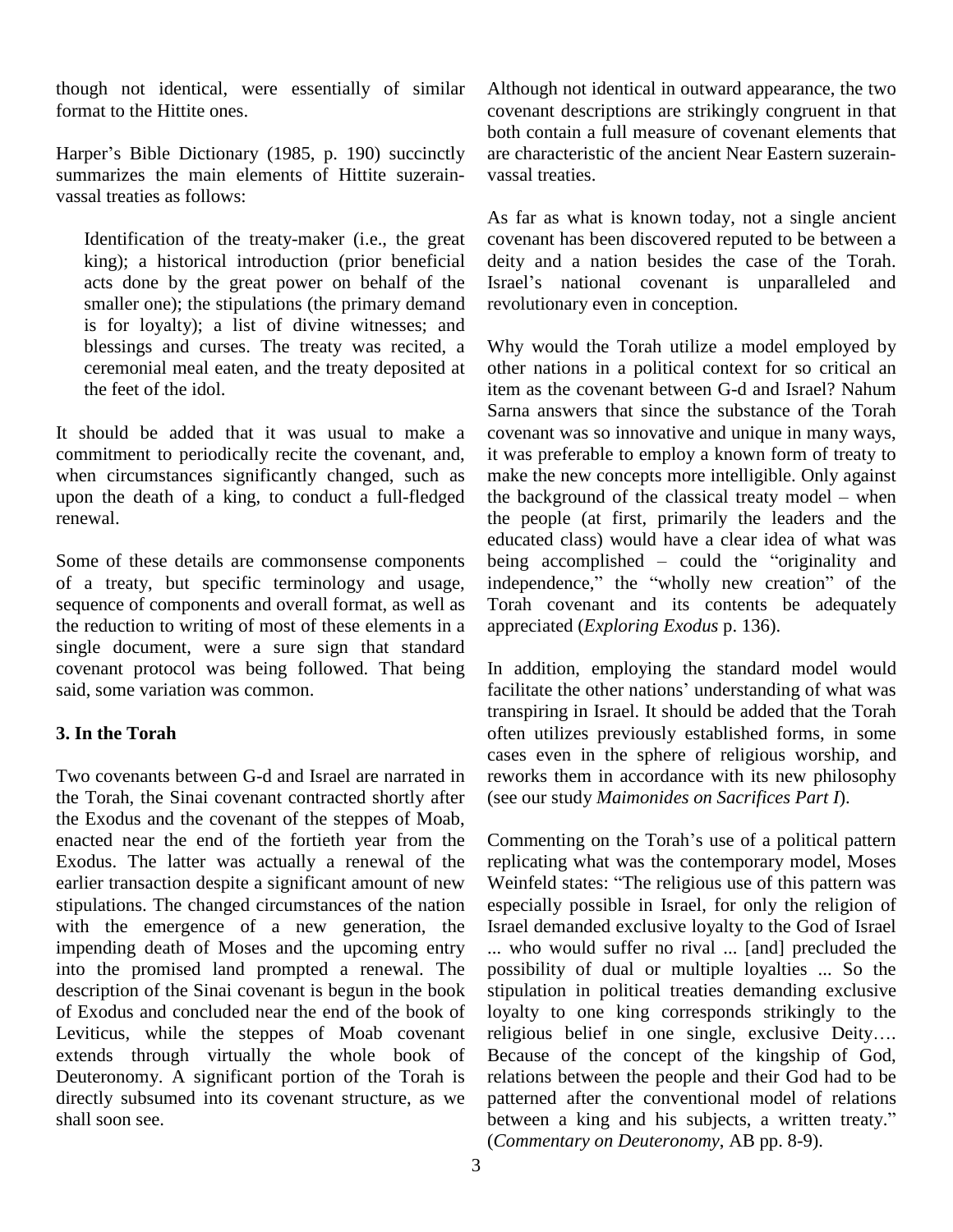### **4. Exodus-Leviticus**

In introducing the Sinai experience in the book of Exodus, G-d transmitted to the people through Moses a brief motivational statement designed to foster be witness.") Following the flurry of activity in widespread and deep allegiance to Him and the fulfil<br>covenant. He briefly recounted the saving acts He G-d<br>performed for Israel to "bring you to Me," He may covenant. He briefly recounted the saving acts He described the positive relationship that would ensue between Him and the nation and projected the glorious future awaiting it, all contingent upon loyalty The m to the covenant. He said, "You have seen what I did to appear glorious future awaiting it, all contingent upon loyalty The m<br>to the covenant. He said, "You have seen what I did to appear<br>Egypt, that I bore you on eagles' wings to bring you to matter Me; Now, if you hearken to My voice and keep My covenant you shall be My treasured possession among all the peoples ... you shall be to Me a kingdom of covenant you shall be My treasured possessio<br>all the peoples ... you shall be to Me a king<br>priests and a holy nation" (Exod. 19:4-6).

The people assented, preparations of purification and sanctification were made and the Decalogue followed.

In the larger picture, the Decalogue precepts begin the legislation  $-$  all promulgated through the Tabernacle  $$ sanct<br>in the larger picture, the Decalogue precepts begin the legisl<br>stipulations" section of covenant format. But as a broug compact statement that contains the core elements of "stipulations" section of covenant format. But as a brough<br>compact statement that contains the core elements of taught<br>G-d's demands of Israel and transmitted to the nation Levitie directly by Him, the Decalogue was itself structured the constant consciousness of G-d's presence, above in covenant format. Its formulation focuses on the most substantial covenantal components and should unders<br>be viewed as a miniature, stand-alone, covenant Sanctu<br>digest. It begins with G-d's self-identification and a impler be viewed as a miniature, stand-alone, covenant statement of the relationship between Him and Israel. appended to the stipulations of Exodus 20–23. The A brief historical statement in which He recalls the major benefaction He provided the nation in having redeemed it from bondage is attached. This is followed by His demands for fulfillment of the most basic precepts. It includes the threat of punishment for disloyalty to Him in the event of having another god besides Him and reward for loyalty to Him.

Covenant stipulations continue with the extensive law The latter covenant stipulations continue with the extensive law Th<br>code that follows (Exod. 21–23), introduced by אֵלֶּה wi T (in the extensive law that follows (Exod. 21–23), introduced by וְאֵלֶה<br>mat follows (Exod. 21–23), introduced by וְאֵלֶה<br>(and these are the ordinances"). a Subsequently, the people reaffirm acceptance of the sanct הַמְּשְׁפָּטִים ("and these are the ordinances"). and<br>Subsequently, the people reaffirm acceptance of the sanct<br>laws, Moses writes and recites "The Book of the holin Subsequently, the people reaffirm acceptance of the sance<br>laws, Moses writes and recites "The Book of the holi:<br>Covenant," sacrifices are offered, Moses sprinkles amo from the blood on the altar and the people, and the begin ceremonial meal is eaten (Exod. 24:3-11). The *toto* witnesses – of course, symbolic – were twelve pillars cover ceremonial meal is eaten (Exod. 24:3-11). The that Moses set up for the twelve tribes (v. 4). (In the Jacob-Laban treaty, which appropriately reflected the

older Western Mesopotamian model of treaties between equals, we note in Genesis 31:52 the express older Western Mesopotamian model of treaties<br>between equals, we note in Genesis 31:52 the express<br>designation of stones as symbolic witnesses: "This mound [of stones] shall be witness and this pillar shall designation of stones as symbolic witnesses: "This<br>mound [of stones] shall be witness and this pillar shall<br>be witness.") Following the flurry of activity in fulfilling the "technical" details of covenant protocol, G-d calls Moses to ascend the mountain so that He may present him with the stone tablets, the permanent record of the Decalogue.

The major statement of blessings and curses does not appear until near the end of Leviticus, as the subject matter following Exodus 24 until the blessings and curses is essentially an "enrichment" program attached to the covenant. Thus, Exodus 25 begins with instructions for construction of the Tabernacle. This was the portable sanctuary that provided for the divine presence to dwell amidst the nation while it traveled to the promised land (and which perhaps was originally expected to remain serving as the central sanctuary upon settlement in the land). The Leviticus originally expected to remain serving as the central<br>sanctuary upon settlement in the land). The Leviticus<br>legislation – all promulgated through the Tabernacle – brought reinforcement of the covenant principles taught in Exodus. The purity and holiness laws of Leviticus called upon each Israelite to live life with taught in Exodus. The purity and holiness laws of<br>Leviticus called upon each Israelite to live life with<br>the constant consciousness of G-d's presence, above and beyond what would have previously been understood to be the covenantal requirements. Sanctuary, priest and ritual became key vehicles in implementing the expanded program that was Sanctuary, priest and ritual became key vehicles in<br>implementing the expanded program that was<br>appended to the stipulations of Exodus 20–23. The ritual laws taught at the time of the covenant restoration after the golden calf apostasy (Exod. 34:17-26), that repeated certain laws from Exodus 23:10-19, is perhaps an early manifestation of this new emphasis.

The so-called Holiness Code (Lev.  $18-25$ ), the goal of Leviticus, required extensive preliminary legislation. The latter extends from the beginning of Leviticus with the prescriptions concerning sacrificial service and the rituals for the dedication of priests and sanctuary through the laws of purity that lead to the holiness legislation. (A major school of thought among the sages views the entire sanctuary section beginning with Exodus 25 as having been added *in toto* as a corrective program in consequence of the covenant annulment represented by the golden calf apostasy and inserted where it is. See our study on *Parashat Terumah Part I*.)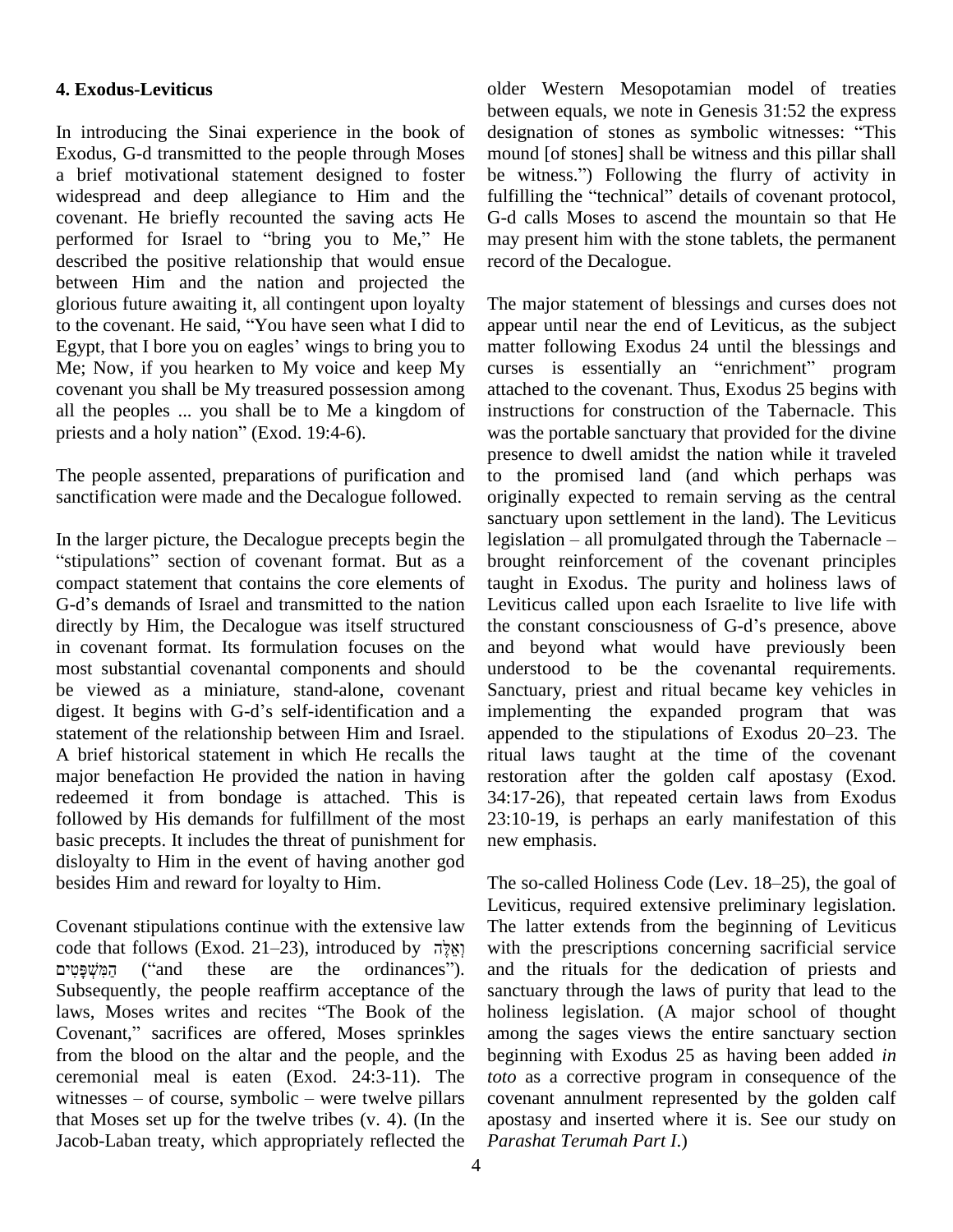Finally, in Leviticus 26, the blessings and curses appear, concluding the Sinai covenant transaction, as stated in the immediately following verse that closes appear, concluding the Sinai covenant transaction, as originstated in the immediately following verse that closes the withe chapter: "These are the *huqim, mishpatim* and rekind *torot* that Hashem gave between Himself and the the chapter: "These are the *huqim, mishpatim* and *torot* that Hashem gave between Himself and the Israelites at Mount Sinai ..." (Lev. 26:46). This verse subsumes into the covenant all that transpired from threshold of entering its land and with Moses' the beginning of the covenant enterprise in Exodus 19 until the point at which it is stated. Leviticus 27, the final chapter in Leviticus, appears after the verse that closed the covenant. This last chapter is a type of appendix that provides the laws that deal with the sources of income that support the sanctuary.

It may be that the first part of the book of Exodus, from the beginning through chapter 18, is also to be various critical moments in the nation's history, viewed as part of covenant format; it constitutes a fuller historical prologue to the covenant. The surface themes that run through this section are G-d exercising His control of the natural order in order to redeem Israel from slavery and to teach Pharaoh and the world of His great power. They serve the more fundamental theme of recording G-d's faithfulness to His covenant with the patriarchs by intervening on behalf of their descendants in order to enter into a covenant with them. Since the primary theme of the behalf of their descendants in order to enter into a the covenant with them. Since the primary theme of the the book of Genesis is the development of G-d's covenant for with the patriarchs as the forerunner of the covenant with their progeny, in a way it too may be viewed as part of the historical prologue to the covenant.

#### **5. Deuteronomy**

Deuteronomy is virtually wholly structured around the overarching theme of the renewal of Israel's covenant with G-d, transacted through Moses in the fortieth year shortly before his death. This is summarized in the verse following the Deuteronomy blessings and covenations, which concluded recitation of the substantial with N<br>covenant elements: "These are the words of the curses, which concluded recitation of the substantial with Moses' review of the Decalogue. covenant that Hashem commanded Moses to contract with the Israelites in the land of Moab, in addition to and 5 covenant that Hashem commanded Moses to contract This<br>with the Israelites in the land of Moab, in addition to and<br>the covenant He contracted with them at Horeb<sup>?</sup> extre (Deut. 28:69).

National covenants invariably covered future times and included the children (Deut. 29:14). However, the Israel's leaders and presented the essentials of the human spirit does not usually tolerate restrictive agreements for very long, especially when not personally contracted or when conditions have so

changed that they may be thought to render the original agreement inapplicable. Accordingly, it was the widespread practice in the ancient Near East to rekindle motivation through periodic renewals after the passage of many years or upon leadership change.<br>With a new generation on the scene that was on the<br>threshold of entering its land and with Moses' With a new generation on the scene that was on the impending death, it surely was an appropriate occasion for such reenactment.

The *misvah* of *Haqhel*, the national seventh year assembly (Deut. 31:10-13), prescribes a periodic covenant review and reaffirmation ceremony although it did not call for all the details of a full-fledged various critical moments in the nationí<sup>s</sup> history, covenant reenactment. The latter was the case at perhaps the most prominent instance described being that performed by King Josiah (2 Kings 23:3).

Most of the first four chapters of Deuteronomy comprise a prologue in the form of a historical survey in which Moses cited the oath G-d made to the patriarchs and recounted His faithfulness and kindnesses to the Israelites. In chapter 4, concluding the prologue with details of the revelation experience, the historical survey is transformed into a priming force preparing the Israelites for the forthcoming review of the Decalogue and the transmission of stipulations for the covenant renewal. In this chapter Moses touched on most of the key covenant elements stipulations for the covenant renewal. In this chapter<br>Moses touched on most of the key covenant elements<br>relating to the nation's bond with G-d: His revelation and identification; His relationship with Israel; benefactions; major demands; calling heaven and earth as witnesses; and consequences of compliance and noncompliance. After a short third person digression (4:41-49), a matter we discuss in our relevant study, chapter 5 begins the next phase of covenant renewal, that of the stipulations. This begins relevant study, chapter 5 begins the next covenant renewal, that of the stipulations.<br>with Moses' review of the Decalogue.

This "priming" relationship between Deuteronomy 4 and 5, in the manner of a rehearsal before an extremely important ceremony, may be the precedent for a somewhat similar phenomenon found in the book of Joshua. There, in chapter 23, when Joshua for a somewhat similar phenomenon found in the<br>book of Joshua. There, in chapter 23, when Joshua<br>was "old and advanced in years," he assembled book of Joshua. There, in chapter 23, when Joshua<br>was "old and advanced in years," he assembled<br>Israel's leaders and presented the essentials of the covenant. In chapter 24 he reassembled the same groups and presented similar points. No extraneous subject matter intervenes between these chapters.